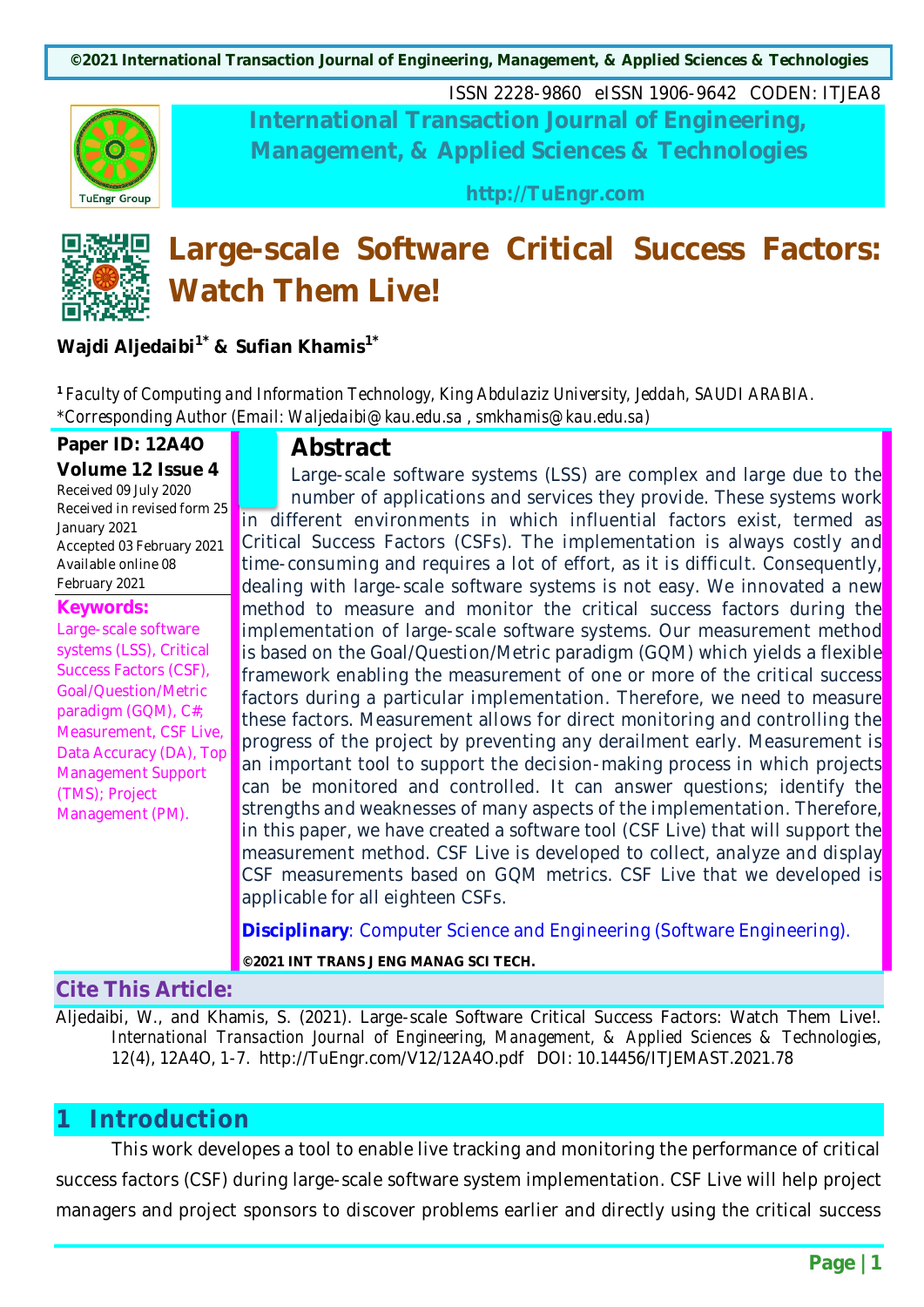factors that we designed. Consequently, this will help for early intervention and immediate treatment for these implementation-related problems. We discuss the implementation of the critical success factors measurement tool (CSF Live). In addition, we explain how CSF Live works and explain the results. CSF Live was developing in the C# language. CSF Live reads input data from excel and then provides the user with many functionalities for processing and visualization. The following sections explain the details of different parts of the CSF Live.

# **2 Literature Review**

#### **2.1 Large Scale Software Systems**

Large-scale software systems are huge and difficult to deal with in all aspects of project management, requirement analysis, design, implementation, testing, and maintenance [1]. Each of these steps needs to be handled separately and differently by competent persons. Enterprise Resource Planning Systems (ERP) [2] is a common example of large-scale software systems. An ERP is a business management software that a company can use to collect, store, manage, and interpret data from many business activities including administrative, functional, financial management, procurement, and warehouses in companies and institutions [3].

# **2.2 Critical Success Factors**

Several studies and research discussed [2, 4, 5] how many ERP implementations have failed or faced serious delays. Many of the problems and obstacles appeared in the performance of these tasks within the ERPs [6]. It was observed that during such projects several factors led to such final results and that gave rise to what is known today as the Critical Success Factors (CSFs) of largescale software systems [2].

#### **2.3 Measurement**

We measured the Critical Success Factors (CSF) in terms of data accuracy [7], top management support [8], and project management [9].

We applied the following steps on all CSFs [7,8,9,10] :

- 1. Writing goal by using GQM model.
- 2. Writing a set of questions to determine the goal of the project.
- 3. Set of metrics (answers) associated with every question.
- 4. Working GQM model hierarchical structure (Figure 1)
- 5. Data collection.

6. Data analysis and writing formulation, which presents the result in a measurement, model for a particular CSF.

7. Creating a software tool (CSF Live) by use C# language, which displays CSFs measurements.

When we measure the goals, these goals should be determined and defined in an understandable track and should be clearly structured [11]. The goal is defined by filling in a set of values for the various parameters in the template, It includes purpose (what object and why), perspective (what aspect and who), and the environmental characteristics (where).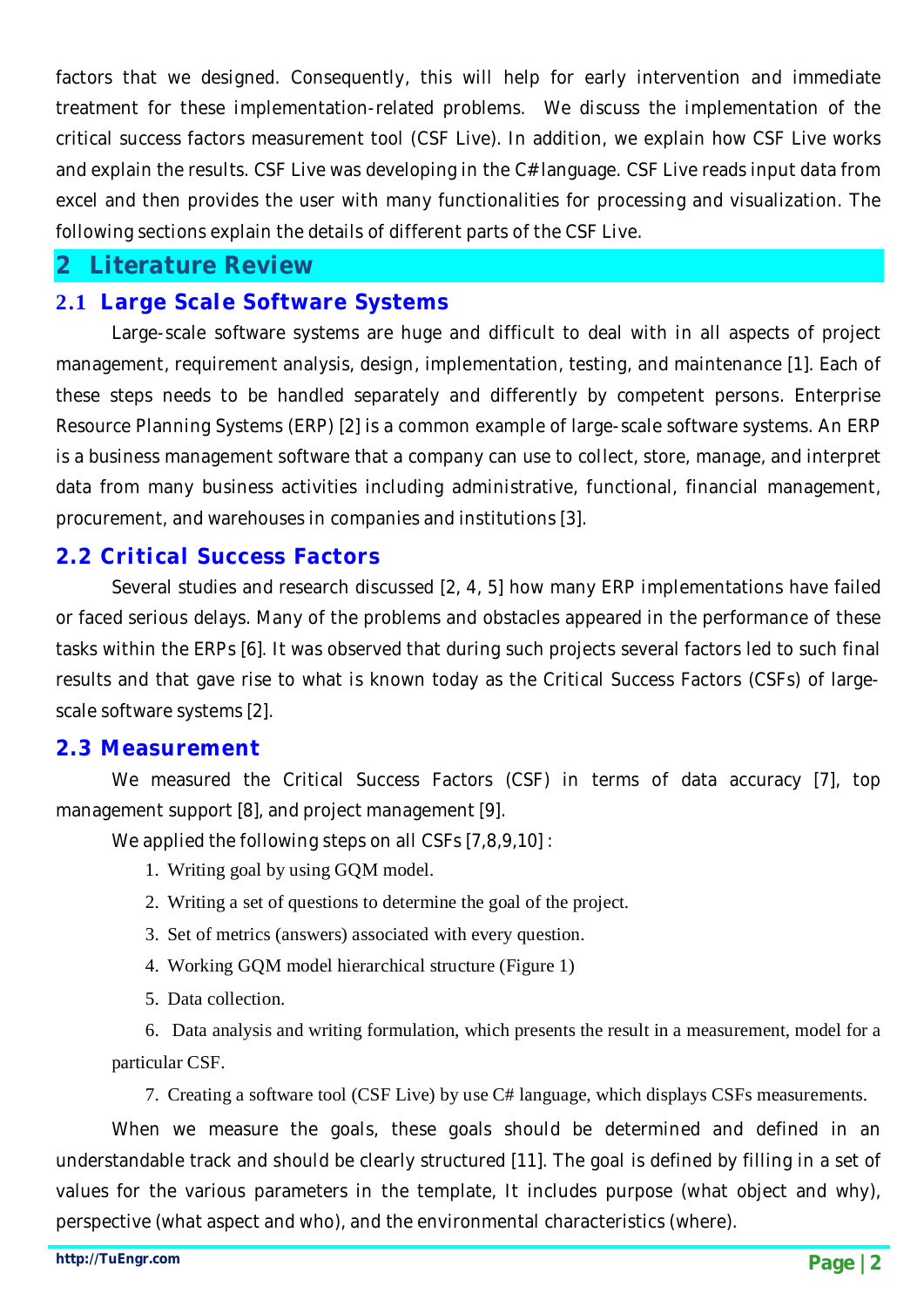

# **2.4 CSF-Live Method**

We present a study of the previous research that focuses on developing a method (CSF-Live) that represents our proposed framework for measuring CSFs [10]. The purpose of the CSF-Live method is to measure, track, monitor, and control the critical success factors during the implementation of large-scale software systems by using the Goal/Question/Metric (GQM) paradigm. The CSF-live method has six steps as shown in Figure 2 [10].



**Figure 2**: Steps of Framework for Measuring CSFs [10]

1- Apply Goal / Question / Metric (GQM) Paradigm

A prerequisite for applying the GQM is to read and understand the GQM paradigm and its components. After that applying the GQM involves the following steps:

- a) Construct (a) goal(s) that encompasses a single Critical Success Factor (CSF).
- b) Ask questions about how to achieve the goal(s).
- c) Identify metrics that quantify the goal(s).

The outputs of step 1 are a set of metrics.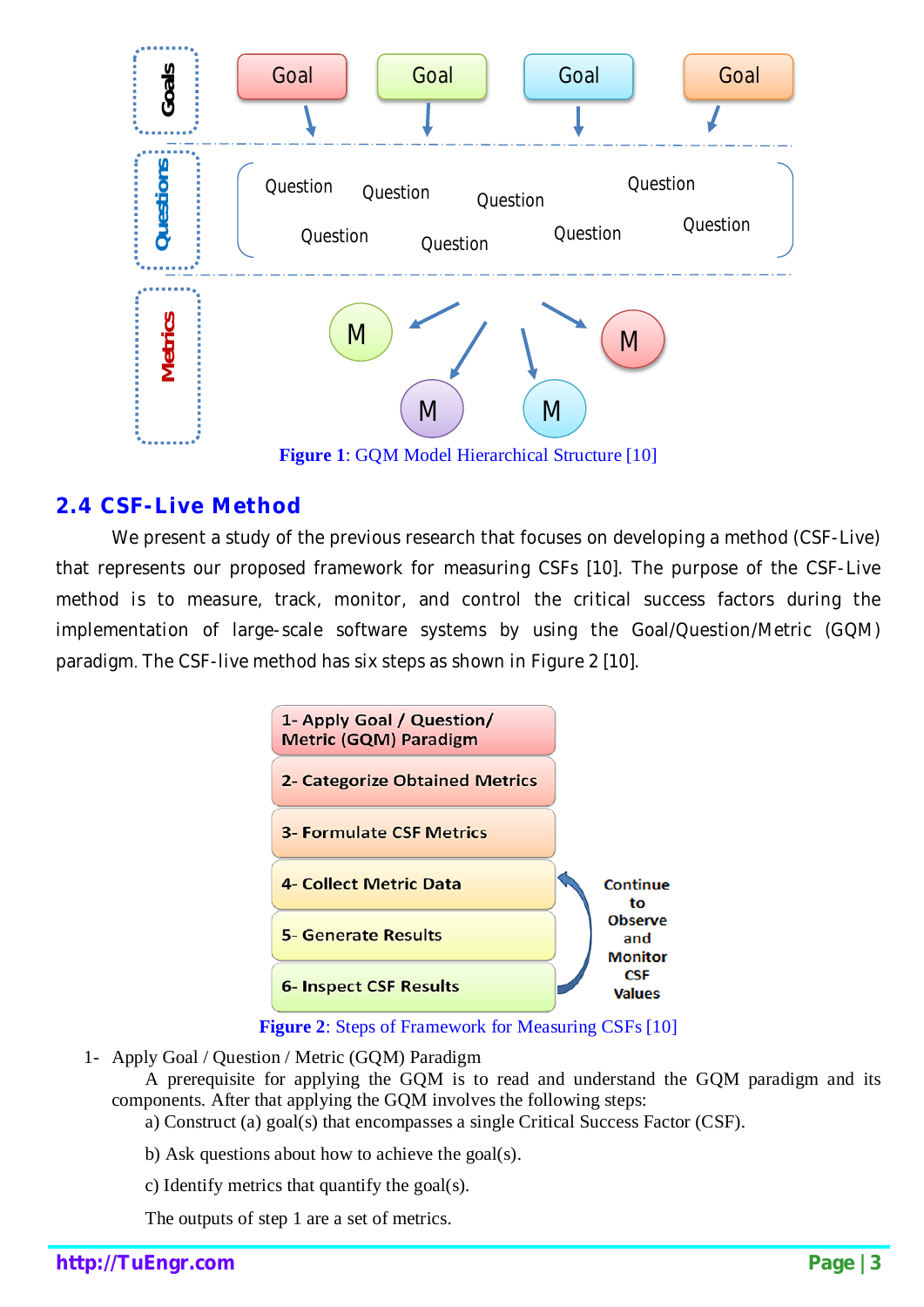#### 2- Categorize Obtained Metrics

If more than one metric can be combined in a complex metric or mathematical formulation, we combine such metrics using the correct mathematical formula.

#### 3- Formulate CSF Metrics

We write a suitable mathematical formulation for each of the metrics to measure the CSFs using

GQM analysis.

4- Collect Metric Data

We collect and validate data for a specific time interval. This data is used in the mathematical formula for each metric, e.g. "number of .........."

5- Generate Results

We here put numbers calculated from the data (step 4) in the mathematical formula of the CSF (step 3) to generate results for a particular CSF.

6- Inspect CSF Results

We analyze and review results and check the numbers and their meanings and then we write recommendations.

Finally, steps 4 to 6 are repeated every specific time interval (e.g. every week) in order to continue observing and monitoring the CSF values during the implementation of the large-scale software systems.

# **3 Graphical User Interface (GUI) of Data Accuracy (DA), Top Management Support (TMS) and Project Management (PM).**

CSF Live reads input data from the excel sheet and displays charts that indicate measurement of each of the critical success factors: data accuracy (DA), top management support (TMS) and project management (PM) over a specific number of weeks.



**Figure 3**: DA, PM, and TMS.

To prepare the Excel file to be readable by CSF Live, the following steps have to be followed during the data entry in the Excel file:

1. Create a new Excel file that has values of each of the critical success factors, one file for each critical success factor. Therefore, we have three files (DA.xlsm), (TMS.xlsm) and (PM.xlsm).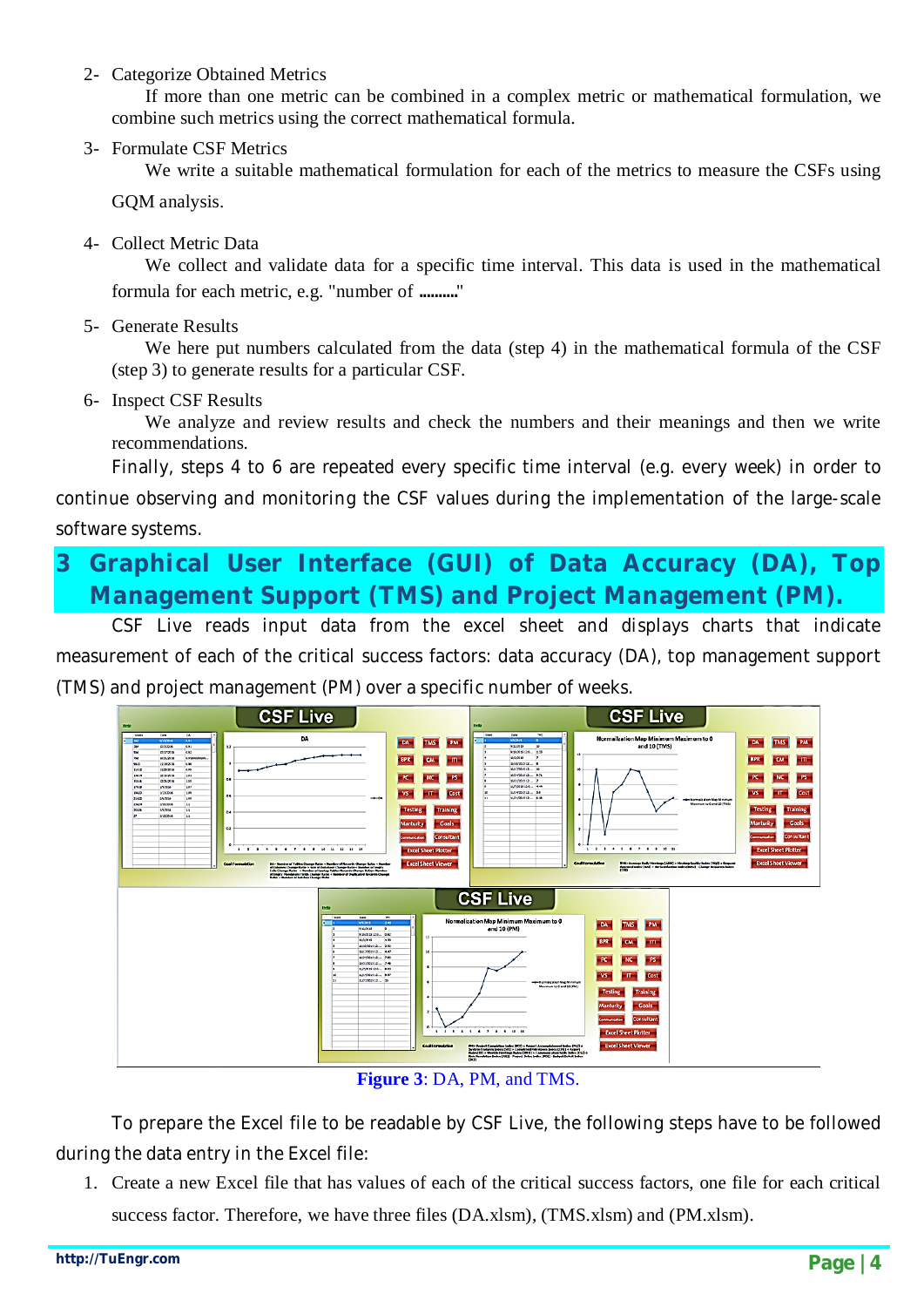- 2. Column (A) in each file should contain the number of weeks that the values were measured in. For example, the value 3-4 refers to the third and fourth week.
- 3. Add a date in the second column (B).
- 4. Insert the value of the critical success factor in the third column (C).
- 5. Put the goal formulation in the fourth column (D) so CSF Live will read it and display it below the chart for illustration purposes.
- 6. Insert in the columns (E), (F)…etc. The partial values were used to calculate the final value for the critical success factor in column (C).
- 7. Save each chart in each Excel file in an image file with the names (DA.jpg), (TMS.jpg) and (PM.jpg). To save these images use the Macro shown in Table 1.

**Table 1**: Macro Code of saved Data Accuracy chart

| Sub DA_CHART()                                                                                                           |
|--------------------------------------------------------------------------------------------------------------------------|
| Application.ScreenUpdating = False                                                                                       |
| Sheets("hh").Select                                                                                                      |
| <b>ActiveChart.Export</b>                                                                                                |
| Filename:="C:/Users/0000000/Desktop/Query_DataAccurecy/Tool/DataGridView_Import_Excel/DataGridView_Import_Excel_CS/Pictu |
| $re/DA.jpg$ ", _                                                                                                         |
| FilterName:="jpg"                                                                                                        |
| <b>End Sub</b>                                                                                                           |
|                                                                                                                          |

# **4 Using the GUI to Analyze Other Critical Success Factors**

This section describes steps for how we display charts that indicate the measurement of the Project Champion, Testing, BPR, Number of Customization, Goals, Package Selection, Consultant, Vendor Support, Change Management, Training, Communication, IT Infrastructure, Maturity, Implementation Team and Cost critical success factors.

To prepare the Excel file to be readable by CSF Live, the following steps have to be followed during the data entry in the Excel file:

- 1. Create a new Excel file that has values of critical success factor, one file for critical success factor. For example, (Training.xlsm).
- 2. Column (A) in the file should contain the number of the weeks that the values were measured in. For example, the value 2 refers to the second week.
- 3. Add a date in the second column (B).
- 4. Insert the value of the critical success factor in the third column ©.
- 5. Put the goal formulation in the fourth column (D) so CSF Live will read it and display it below the chart for an illustration purpose.
- 6. Insert in the columns ©, (F)…etc. The partial values were used to calculate the final value for the critical success factor in column ©.
- 7. Save chart in Excel file in an images file with the names. For example, (Training.jpg). To save these images use the Macro shown in Table 2.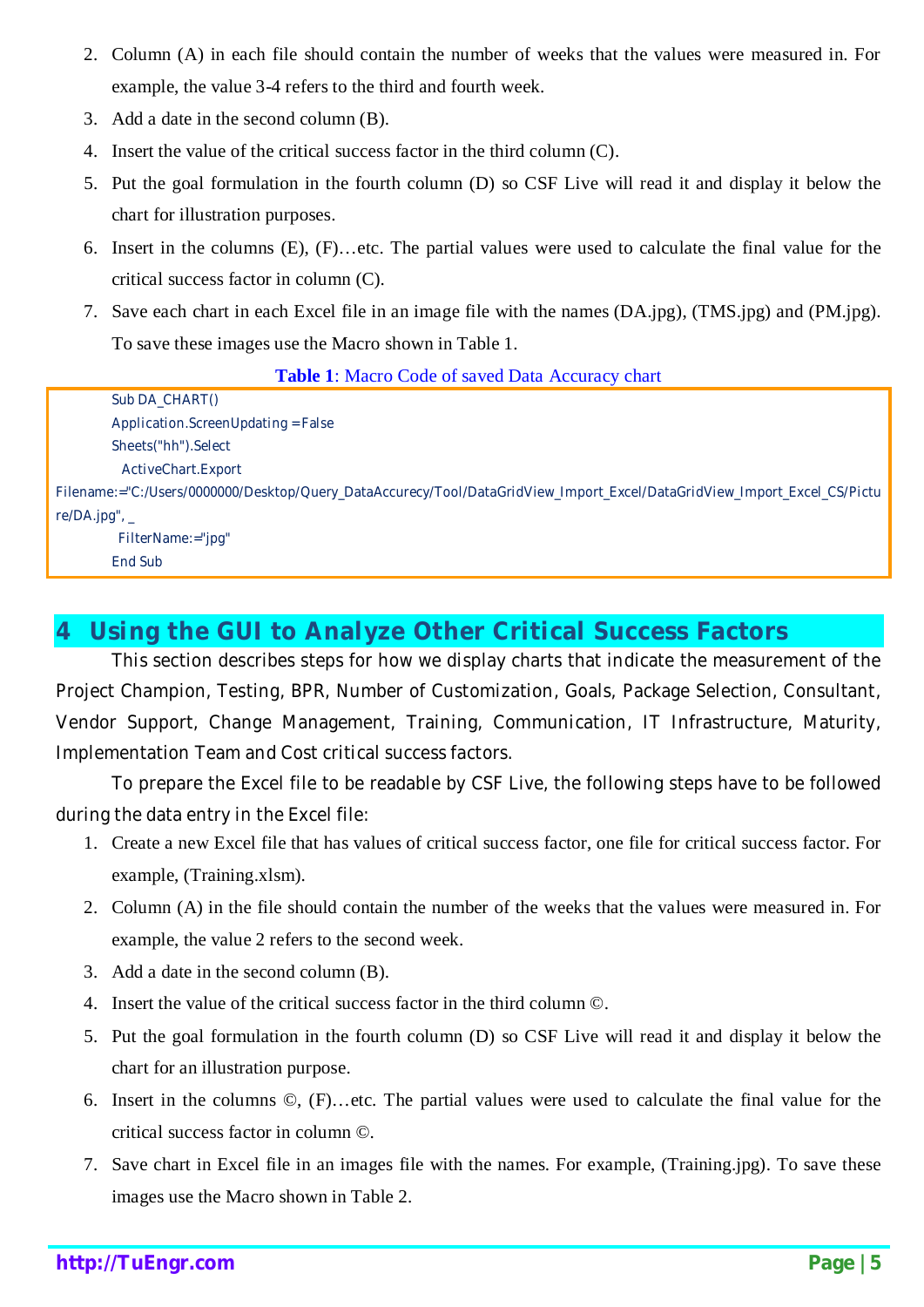| Sub DA_CHART()                                                                                                           |
|--------------------------------------------------------------------------------------------------------------------------|
| Application.ScreenUpdating = False                                                                                       |
| Sheets("hh").Select                                                                                                      |
| ActiveChart.Export                                                                                                       |
| Filename:="C:/Users/00000000/Desktop/Query_DataAccurecy/Tool/DataGridView_Import_Excel/DataGridView_Import_Excel_CS/Pict |
| $ure/Training.jpg$ , _                                                                                                   |
| FilterName:="jpg"                                                                                                        |
| <b>End Sub</b>                                                                                                           |

In the case of not implementing some or all of the previous steps, the following message will appear when the user clicks on any of the buttons corresponding to any of the critical success factors as shown in Figure 4.



**Figure 4**: Training.

After that, we run CSF Live and click on a button of specific critical success factors which reads input data from the excel sheet and displays charts that indicate the measurement of the critical success factor over a specific number of weeks. In addition, CSF Live displays below the chart the goal formulation that has been used to generate the values used to plot the chart. The data displayed on the left panel shows the values of the critical success factor over the weeks.

# **5 Conclusion**

We designed a GUI application tool (CSF Live) to track the performance of the critical success factors during the large-scale software system implementation. CSF Live is developed to collect, analyze and display CSF measurements based on GQM metrics. We created it by using the C# language to chart CSF values. CSF Live will help project managers and top management for any organization to discover problems earlier and directly using the critical success factors that we designed. We explained how CSF Live works. In addition, we mentioned the steps on how we can apply CSF Live on all the Critical Success Factors.

# **6 Availability of Data and Material**

Data can be made available by contacting the corresponding authors.